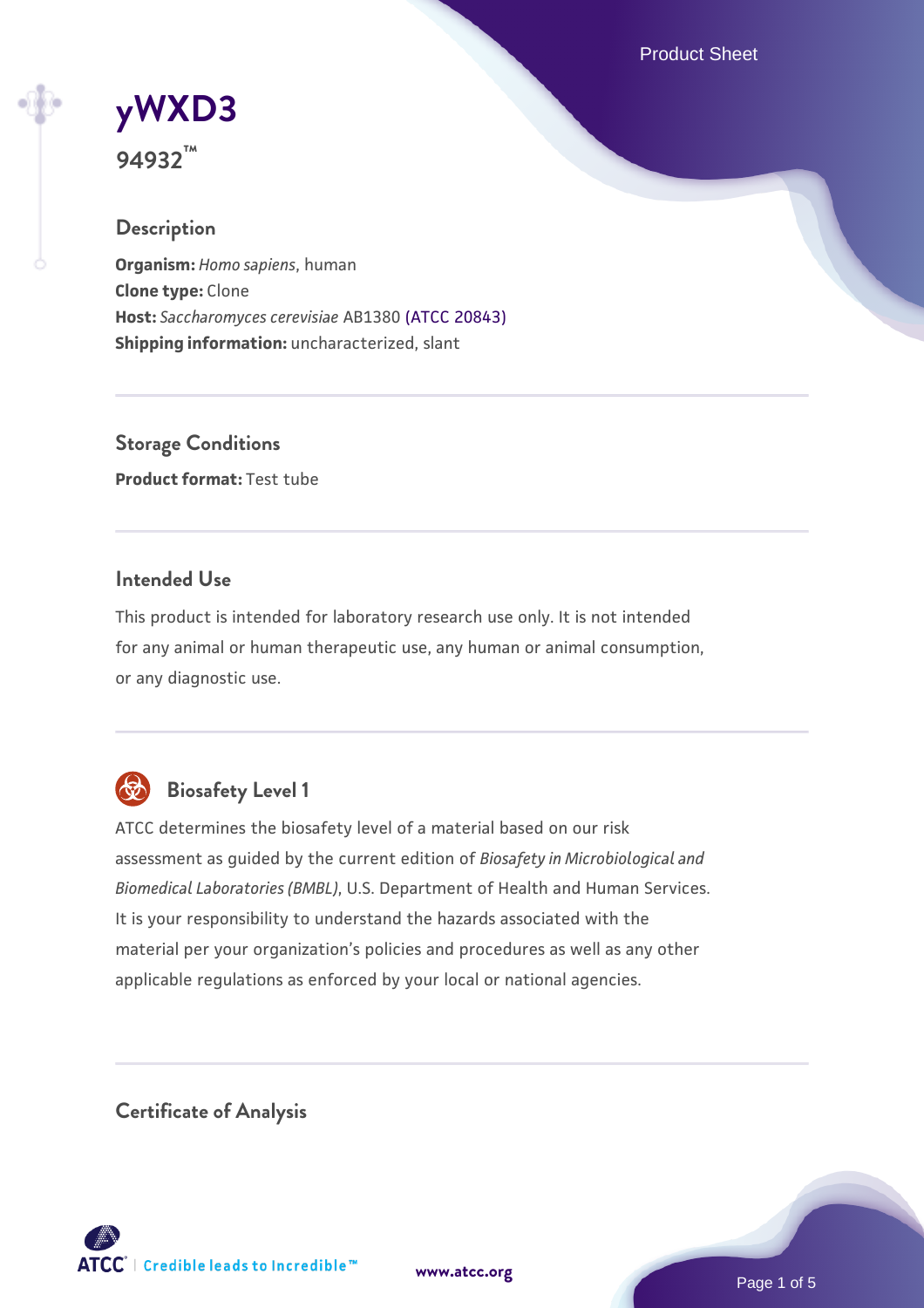

For batch-specific test results, refer to the applicable certificate of analysis that can be found at www.atcc.org.

# **Insert Information**

**Type of DNA:** genomic **Genome:** Homo sapiens **Chromosome:** X X q24-q28 **Gene name:** DNA Segment, single copy **Gene product:** DNA Segment, single copy [DXS1945] **Gene symbol:** DXS1945 **Contains complete coding sequence:** Unknown **Insert end:** EcoRI

### **Vector Information**

**Intact vector size:** 11.454 **Vector name:** pYAC4 **Type of vector:** YAC **Host range:** *Saccharomyces cerevisiae*; *Escherichia coli* **Vector information:** other: telomere, 3548-4235 other: telomere, 6012-6699 Cross references: DNA Seq. Acc.: U01086 **Cloning sites:** EcoRI **Markers:** SUP4; HIS3; ampR; URA3; TRP1 **Replicon:** pMB1, 7186-7186; ARS1, 9632-10376

# **Growth Conditions**

**Medium:**  [ATCC Medium 1245: YEPD](https://www.atcc.org/-/media/product-assets/documents/microbial-media-formulations/1/2/4/5/atcc-medium-1245.pdf?rev=705ca55d1b6f490a808a965d5c072196)



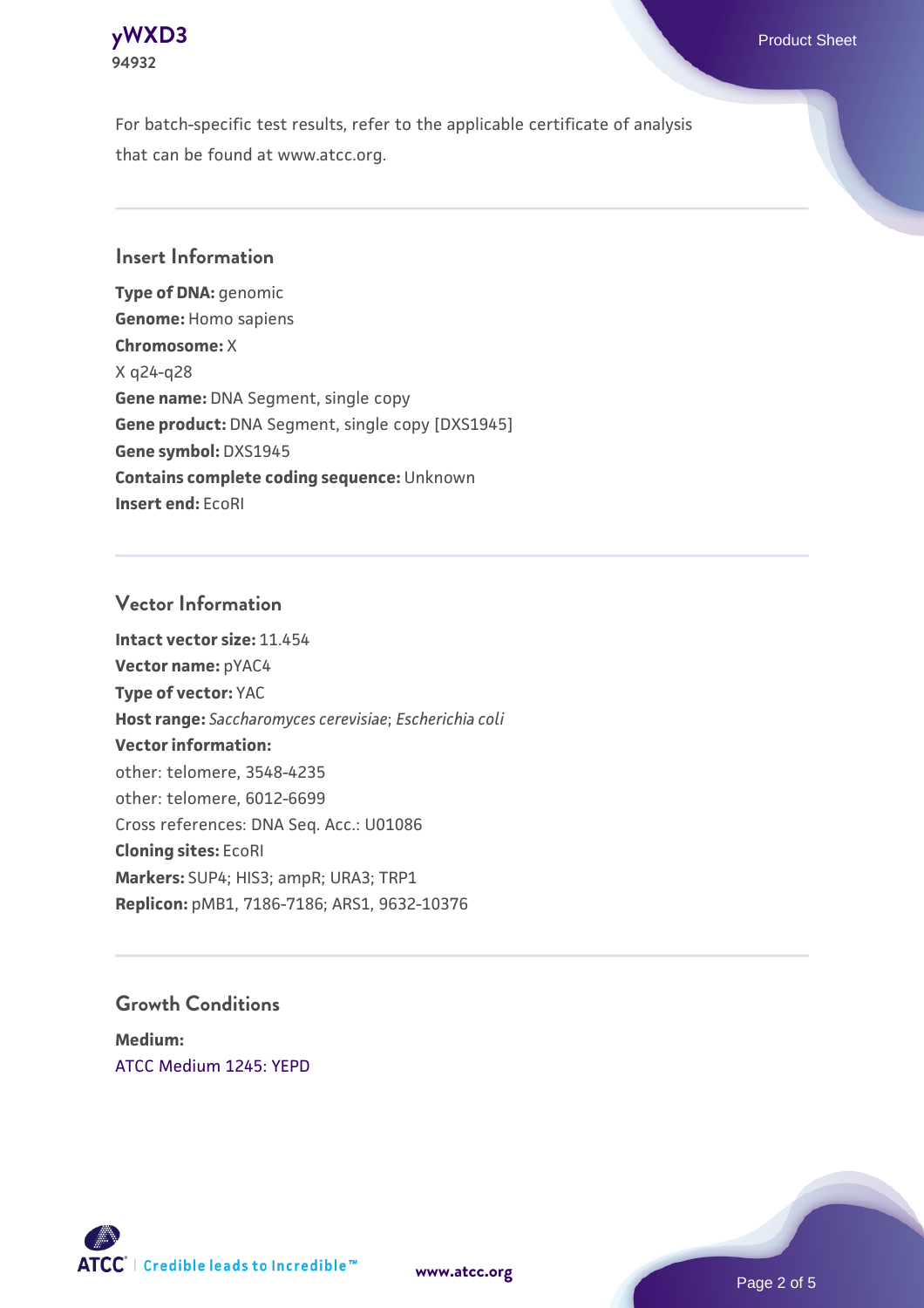

#### **Temperature:** 30°C

#### **Notes**

More information may be available from ATCC (http://www.atcc.org or 703- 365-2620).

# **Material Citation**

If use of this material results in a scientific publication, please cite the material in the following manner: yWXD3 (ATCC 94932)

# **References**

References and other information relating to this material are available at www.atcc.org.

#### **Warranty**

The product is provided 'AS IS' and the viability of ATCC® products is warranted for 30 days from the date of shipment, provided that the customer has stored and handled the product according to the information included on the product information sheet, website, and Certificate of Analysis. For living cultures, ATCC lists the media formulation and reagents that have been found to be effective for the product. While other unspecified media and reagents may also produce satisfactory results, a change in the ATCC and/or depositor-recommended protocols may affect the recovery, growth, and/or function of the product. If an alternative medium formulation or reagent is used, the ATCC warranty for viability is no longer valid. Except as expressly set forth herein, no other warranties of any kind are



**[www.atcc.org](http://www.atcc.org)**

Page 3 of 5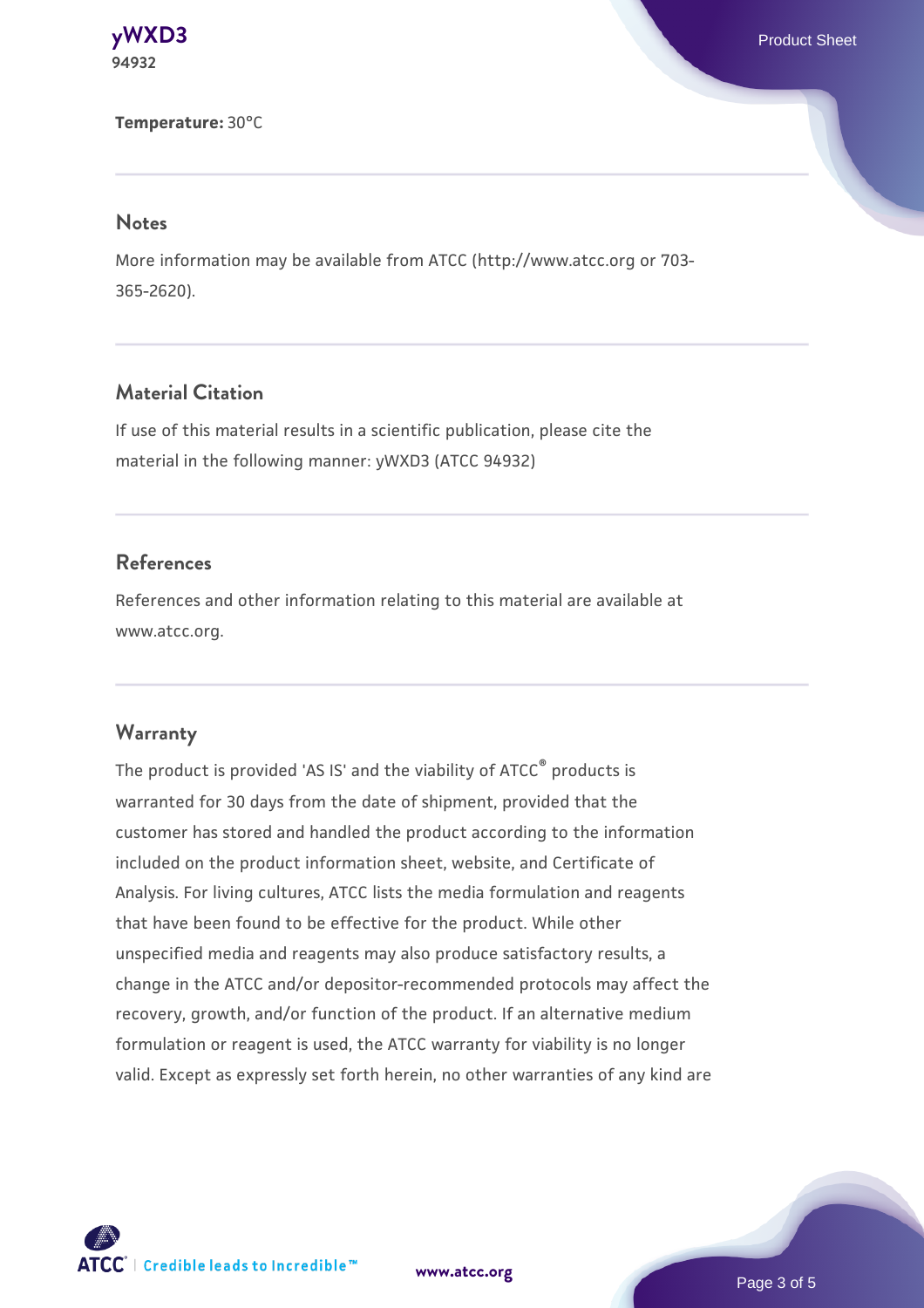



provided, express or implied, including, but not limited to, any implied warranties of merchantability, fitness for a particular purpose, manufacture according to cGMP standards, typicality, safety, accuracy, and/or noninfringement.

# **Disclaimers**

This product is intended for laboratory research use only. It is not intended for any animal or human therapeutic use, any human or animal consumption, or any diagnostic use. Any proposed commercial use is prohibited without a license from ATCC.

While ATCC uses reasonable efforts to include accurate and up-to-date information on this product sheet, ATCC makes no warranties or representations as to its accuracy. Citations from scientific literature and patents are provided for informational purposes only. ATCC does not warrant that such information has been confirmed to be accurate or complete and the customer bears the sole responsibility of confirming the accuracy and completeness of any such information.

This product is sent on the condition that the customer is responsible for and assumes all risk and responsibility in connection with the receipt, handling, storage, disposal, and use of the ATCC product including without limitation taking all appropriate safety and handling precautions to minimize health or environmental risk. As a condition of receiving the material, the customer agrees that any activity undertaken with the ATCC product and any progeny or modifications will be conducted in compliance with all applicable laws, regulations, and guidelines. This product is provided 'AS IS' with no representations or warranties whatsoever except as expressly set forth herein and in no event shall ATCC, its parents, subsidiaries, directors, officers, agents, employees, assigns, successors, and affiliates be liable for indirect, special, incidental, or consequential damages of any kind in connection with or arising out of the customer's use of the product. While reasonable effort is made to ensure authenticity and reliability of materials on deposit, ATCC is not liable for damages arising from the misidentification or misrepresentation of such materials.



**[www.atcc.org](http://www.atcc.org)**

Page 4 of 5